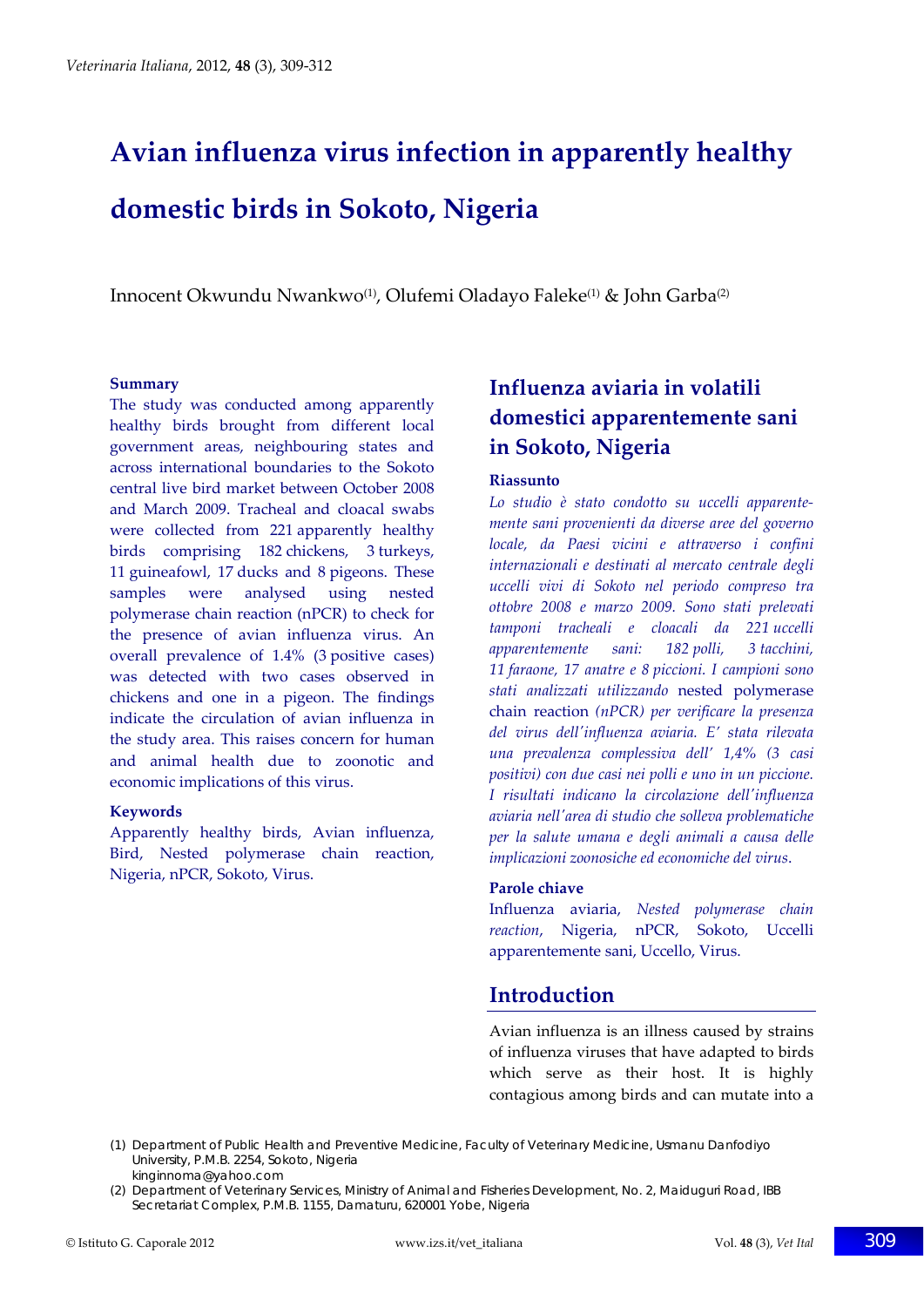form that can spread and kill over 90% of entire flock at a given time. Infected birds shed the virus in saliva, nasal secretions and faeces (4). The spread of influenza virus appears to be principally related to the movement of poultry and poultry products (6, 7). Infection with avian influenza in domesticated poultry causes two main forms of the disease that are distinguished by low and high extremes of virulence (3). The low pathogenic form may pass unnoticed and usually causes only mild symptoms, such as ruffled feathers and reduced egg production. However, the highly pathogenic form may cause disease that affects multiple internal organs.

Avian influenza was first reported in Nigeria in February 2006 (12) and, since then, there have been reports from a number of commercial poultry houses (9, 11). One case of avian influenza was reported in a woman from Lagos, a southern state of Nigeria, in February 2007. Thus, the extensive circulation of influenza virus in Nigeria raises concern for both human and animal health in the country  $(10).$ 

# **Materials and methods**

Our study was conducted between October 2008 and March 2009 at the main live bird market in Sokoto which is located in north‐ western Nigeria and lies between the latitude 12°N to 58°N and longitude 4.8°E to 6.54°E.

A census of birds brought for sale at the live bird market was conducted through direct counting of birds in each cage at the point of sample collection. The representative sample size was obtained using an estimated prevalence rate of 20% and the formula:  $n = Z<sup>2</sup>PQ/L<sup>2</sup>$  (8), while systematic sampling techniques were used to select the sampled birds (14).

Both cloacal and tracheal swabs were collected aseptically from one in every five birds using a sterile cotton swab for each bird. The buds were cut into 1.5 ml labelled Eppendorf tubes containing Hank's viral transport medium. The tubes were placed on ice packs and transported within 48 h to the Avian Diseases Biotechnology Research Laboratory at the

Faculty of Veterinary Medicine, University of Ibadan, Nigeria, for the viral genome extraction and polymerase chain reaction (PCR) analysis. Some samples were also selected for analysis at the Institute of Immunology, National Public Health Laboratory in Luxembourg.

The samples were prepared for viral genome extraction using the Qiagen viral RNA mini kit (Qiagen, Hilden).

The extracted RNA was subjected to reverse transcription using Chen F(M52) 5´CTTCTAACC GAGGTCGAAA CG3´ Chen R(M253) 5´AGGGCATTTT GGACAAATCG TCTA 3´ primers (5), and superscript III reverse transcriptase (Life Technologies, Carlsbad, California). The product from the reaction was complementary DNA (cDNA). cDNA was then converted to PCR products using avian influenza‐specific oligonucleotide primers (forward and reverse) after the preparation of PCR mixes (5).

Gel electrophoresis of 5 μl of each amplified PCR product was performed using 1.5% agarose gel in 1× TAE buffer stained with 2 μl of ethidium bromide. A 1 kb marker Invitrogen® (Life Technologies, California) was used as a loading buffer to determine the DNA segment size. Electrophoresis was conducted for 30 min at a constant voltage of 90 volts. Finally, the gel was visualised under ultraviolet (UV) light and photographed to capture the marker and PCR product bands using a Kodak camera connected to the computer. The size of the amplified fragment was compared to the positive control or the expected known band size of the organism (17).

## **Results**

Single discrete and specific bands of expected size (250 bp) were positive. Of 182 samples from chicken, 2 (1.1%) were positive. Other species presented no positive cases except for the representative samples sent to Institute of Immunology, National Public Health Laboratory in Luxembourg where 1 (1.2%) of 19 samples from pigeons was positive. None of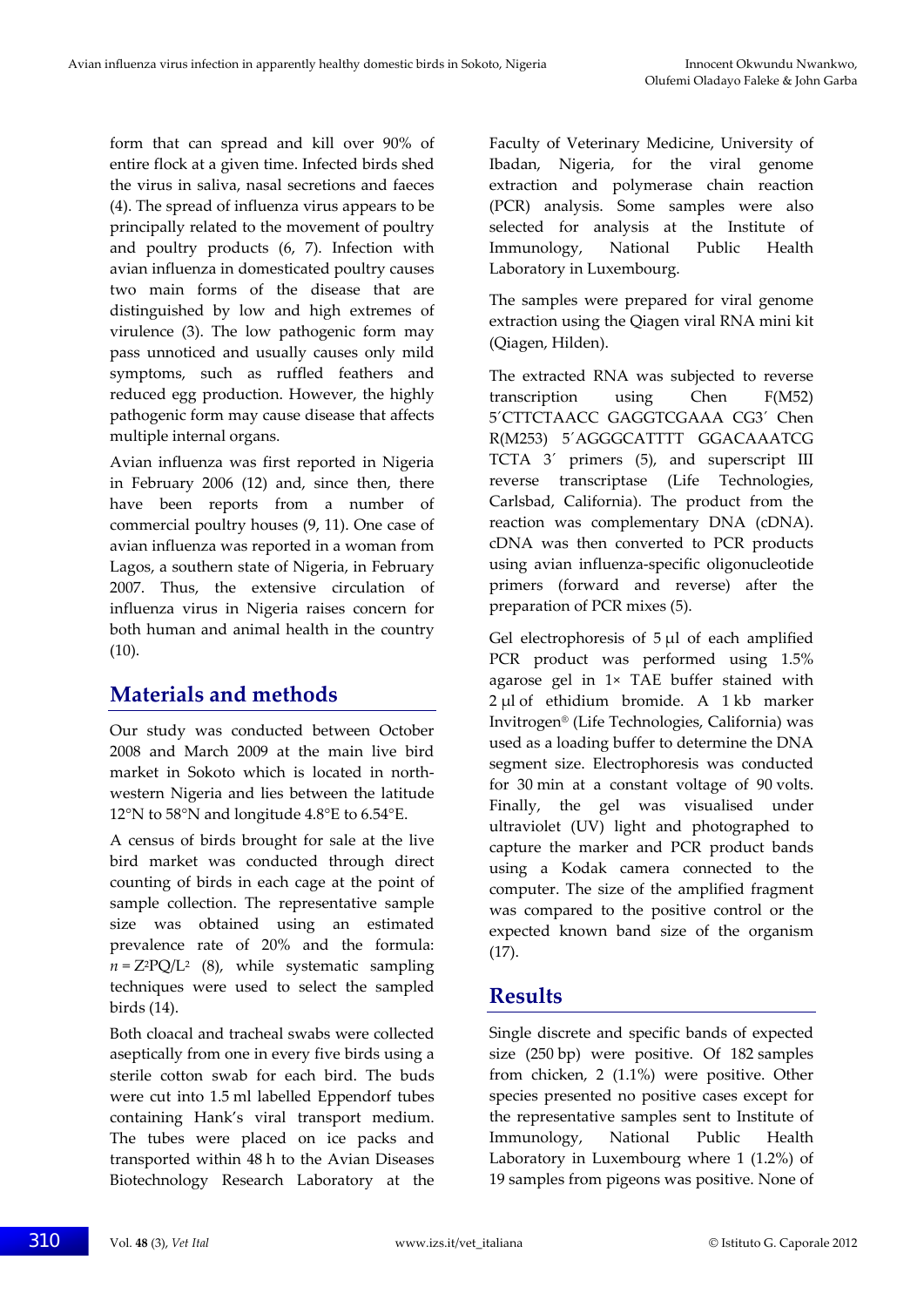the two positive cases at Ibadan gave a positive result in the Luxembourg laboratory.

## **Discussion**

Birds at the main live‐birds markets in Sokoto originate from diverse areas and are transported together in cages and occasionally on the floor of vehicle, in close proximity to humans as co-passengers. Cheap, fast and extensive transportation with ease of movement across borders have been identified as major factors in the risk of transmission of zoonotic diseases (1, 2, 9, 15).

It has been observed that birds that are raised in backyard flocks without an adequate history or veterinary care are being exchanged between farmers and marketers during sales at live bird markets. Some of the birds purchased at the market are introduced to homesteads for keep, without any verification of their health status. This practice can lead to the transfer and establishment of diseases among the resident bird flocks to which the new birds are introduced. It is worth noting that birds from live bird markets in Nigeria are known to harbour one disease or another (13).

Avian influenza has been reported in northern Nigeria and the detection of the virus in apparently healthy birds in this study attest to its continuous presence in the study area (10). The persistence of the virus in an area may be aided by reservoir hosts that show no clinical signs but that shed the virus, thereby contaminating the environment. The few positive cases observed in chicken and pigeons were identified using PCR techniques which facilitated the rapid identification of virus genomes in large numbers of specimens, even when present at very low levels. The inability

to detect avian influenza in any of the chicken samples sent to Luxembourg may be due to viral depletion. It might also be due to sample conservation as several freezing and thawing cycles may have lead to the loss of genetic epitopes which hinders identification.

On the other hand, the factors responsible for the continued viability of the virus in pigeons, even after prolonged conservation, may suggest the ability of pigeons to harbour this virus in a very high concentration and still became refractory to the infection.

There is a need for continuous surveillance as avian influenza infection has the ability for antigenic drift and antigenic shift which can lead to an increase in the number of flu infections or can lead to major epidemics due to reassortment (16).

# **Acknowledgments**

We would like to thank A.A. Owoade, of the Department of Veterinary Medicine at the University of Ibadan, for granting us access to the Avian Diseases Biotechnology Research Laboratory and for providing the reagents and equipment used in the PCR analysis. The work of C.J. Snoeck of the Institute of Immunology, National Public Health Laboratory in Luxembourg was highly appreciated in the application of PCR protocols.

# **References**

- 1. Adene D.F., Wakama A.M., Abdu P.A., Lombin L.H., Kazeem H.M., Saidu L., Fatihu M.Y., Joannis T.M., Adeyefa C.A.O. & Obi U.I. 2006. Clinical-pathological and husbandry features associated with the maiden diagnosis of avian influenza in Nigeria. *Nig Vet J*, **27** (1), 32-38.
- 2. Burgos S. & Burgos S.A. 2007. Influence of exotic birds and wildlife trade on avian influenza transmission dynamics: animal-human interface. *Int J Poult Sci*, **6** (7), 535-538.
- 3. Centres for Disease Control and Prevention (CDC) 2004. Interim recommendations for infection control in health-care facilities caring for patients with known or suspected avian influenza. CDC, Atlanta, 3 pp (www.cdc.gov/flu/avian/professional/pdf/infectcontrol.pdf accessed on 4 September 2012).